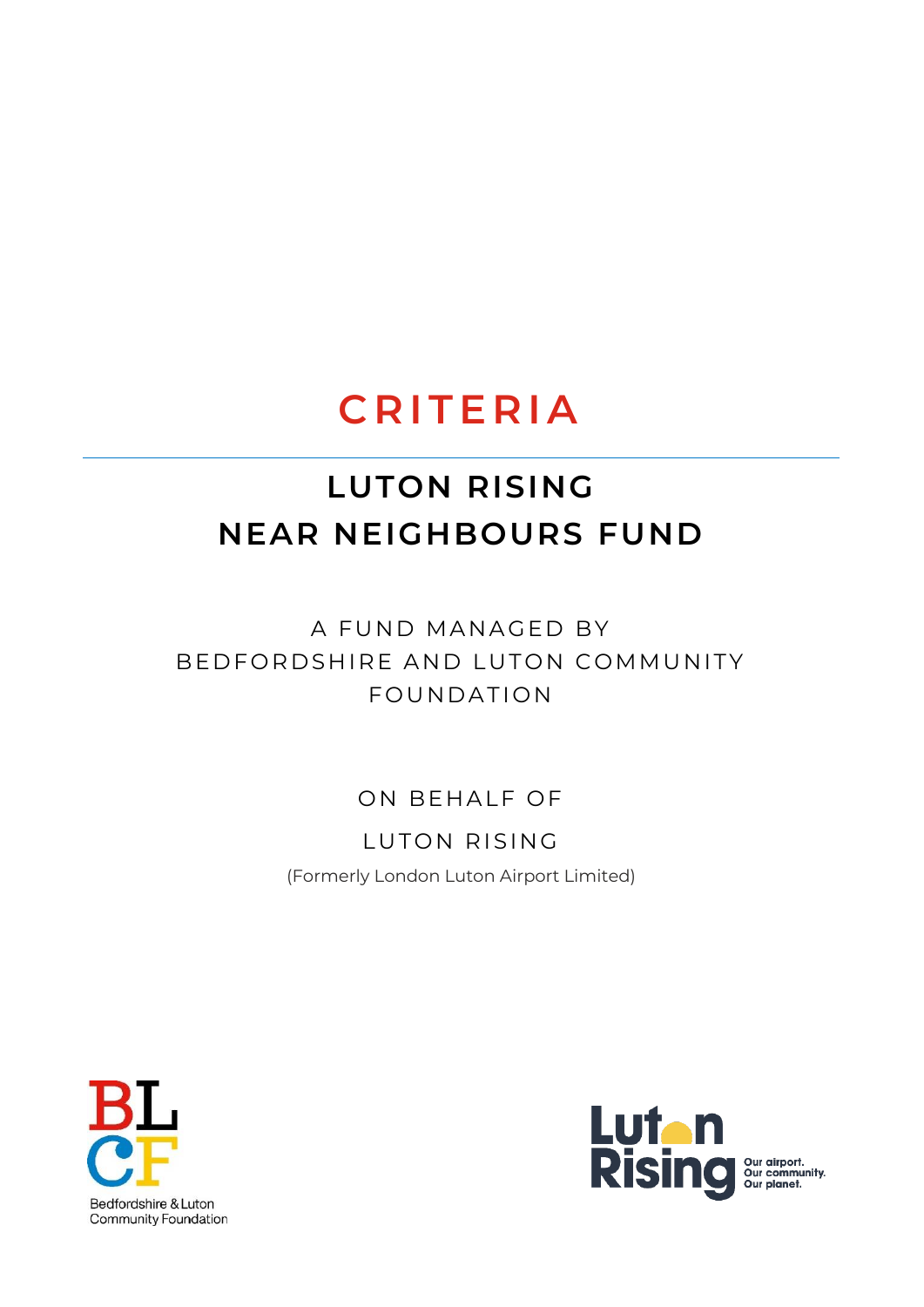#### **PLEASE ENSURE YOU READ THIS SECTION AND MEET THE FOLLOWING REQUIREMENTS BEFORE YOU CONTINUE:**

- Your project is based in Central Bedfordshire, North Herts, St. Albans, Dacorum, Stevenage, Eastern parts of Aylesbury Vale District. It may also be in some neighbouring villages – please see areas of benefit section.
- You are not-for-profit constituted group with clear charitable aims and objectives to make a real difference to the people within the community
- You have a constitution or other governing document
- You have a committee of at least three **unrelated** Trustees/Directors. If you have more than this the majority must be unrelated individuals with no financial interest in the organisation
- You are not applying for retrospective costs
- You are not looking for a direct replacement for your statutory obligation and public funding
- You do not hold a significant amount of free financial reserves
- You are not using the funds for an appeal, sponsoring, or raising funds to redistribute to other causes

If you have answered 'NO' to any of the questions above your organisation or proposed project is not eligible for this fund. You are welcome to contact us to see whether we can support you in alternative ways, including advice and signposting to other organisations.

#### **INTRODUCTION**

The Near Neighbours Fund is administered by the Bedfordshire & Luton Community Foundation (BLCF), on behalf of Luton Rising (formerly London Luton Airport Ltd (LLAL)).

**Grants of up to £5,000** can be considered, generally but not necessarily limited to one year only to support community and voluntary activity in Luton. BLCF currently operate a rolling application process, meaning that you can apply at any time. Decision panels are held five times a year and application review dates are confirmed shortly after you apply.

#### **CORPORATE SOCIAL RESPONSIBILITY**

Luton Rising takes its responsibilities to the people of Luton, and to those who are neighbours to the airport, very seriously, recognising that London Luton Airport contributes to the wider economic and social well-being of the region. It also understands, however, that, inevitably, there are undesirable impacts resulting from airport operations and, whilst it is not responsible for them, it shares with the airport operator, London Luton Airport Operations Ltd (LLAOL), and its shareholder, Luton Borough Council (LBC), a desire and commitment to ensure that they are, as far as possible, mitigated. London Luton Airport is a significant generator of economic advantage to the local area, Luton Rising is committed to supporting inclusive growth ensuring that this benefit is shared as widely as possible for local businesses and residents.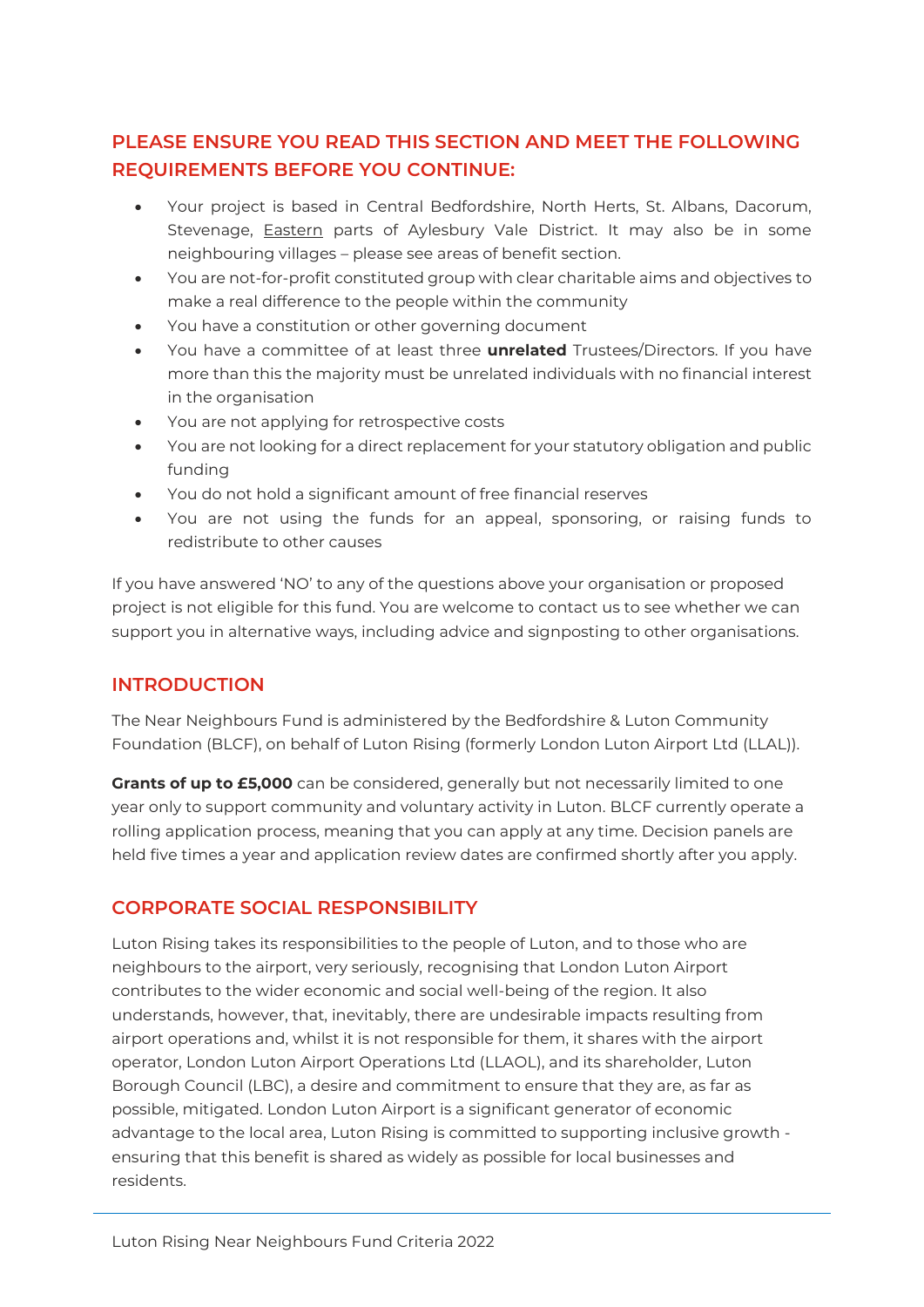Luton Rising believes that respect for the equality and diversity of people, and promoting social cohesion and inclusion are fundamental in nurturing a community's readiness to welcome others. Such a place will attract people to visit, as in those who pass through or perhaps stop for only a short time, or to stay, as in those who make Luton their home and see London Luton Airport as the gateway between their old and new lives. In investing in the social capital of Luton, Luton Rising can help to foster and sustain a sense of belonging and shared endeavour to the benefit of all.

#### **OBJECTIVES**

Luton Rising Near Neighbours Fund provides short term funding to not-for-profit groups that can deliver in the geographic areas detailed & against the main objectives of this fund. Applicants are expected to show, in a proportionate manner, how their project contributes to the objectives. If you are not sure if your project falls within these objectives, please call, and speak to one of our team who will advise.

### The main objectives and outcomes are:

Securing a strong economic recovery from COVID-19, which protects jobs, incomes and businesses and enables us to build a more inclusive economy

- a) a skilled workforce that meets the needs of local employers
- b) more of our residents in high-value, well-paid jobs
- c) diversifying our economy by supporting and growing key sectors including the green economy, digital, creative industries, manufacturing, and aviation
- d) a thriving town/village, with the right mix of office, retail, residential and leisure space
- e) more money spent locally, with increased social value from the public sector and anchor institutions

Protecting the most disadvantaged in our towns and villages by prioritising services and interventions that focus on prevention, alleviate the impact of poverty, and reduce health inequalities

- a) better and more equal healthy life expectancy for residents
- b) more of our households will live in good quality and secure housing
- c) more of our families will be financially sustainable and fewer will experience being in crisis
- d) greater support for mental wellbeing and reduced social isolation for people of all ages
- e) a safer community with fewer cases of domestic abuse, serious youth violence, and drug and alcohol related harm

Making child-friendly towns and villages, where our children and young people grow up feeling happy, healthy, and secure, with a voice that matters and the opportunities they need to thrive

a) all our children and young people will be able to access services that keep them safe and secure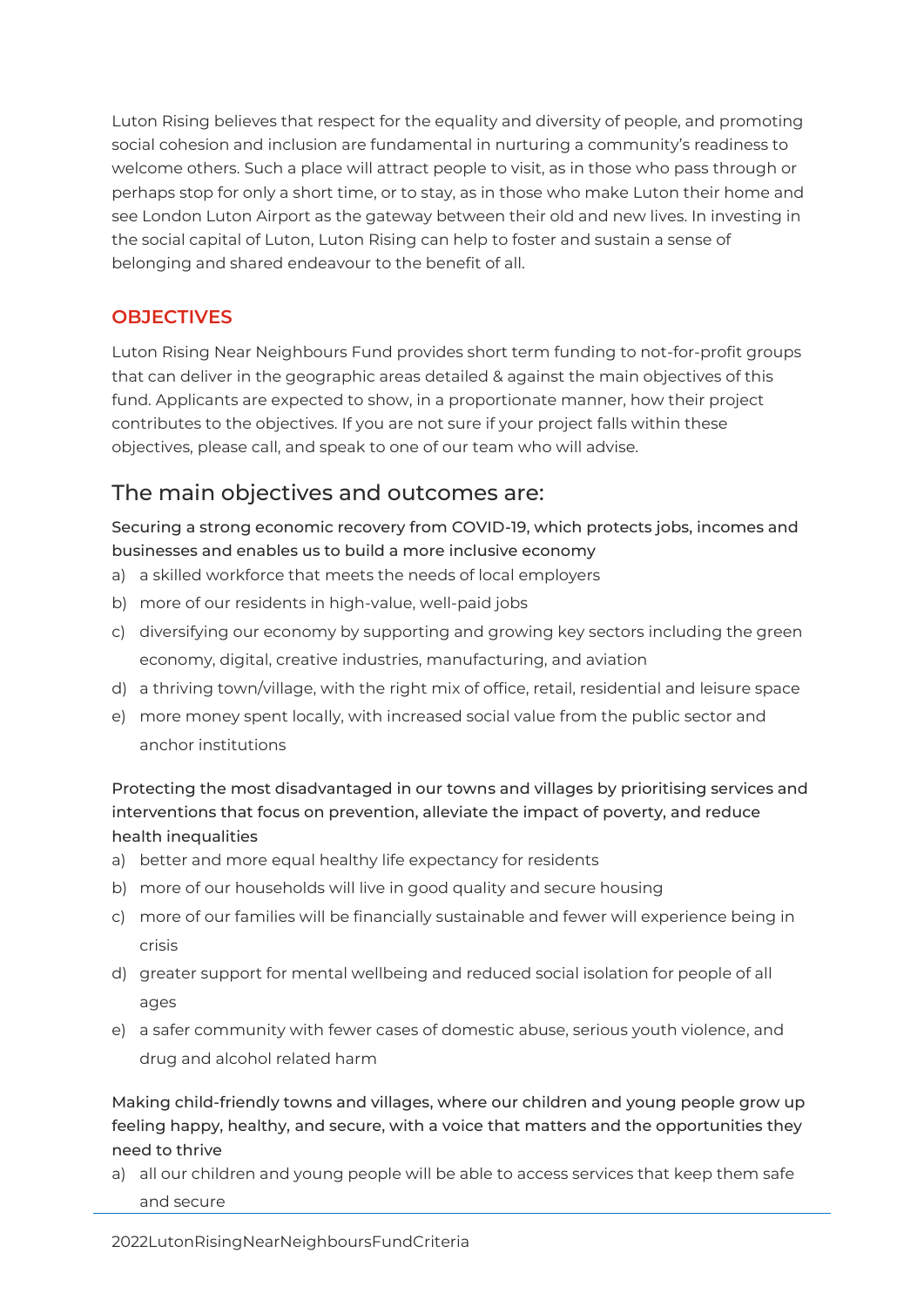- b) reduced health inequalities for all our children and young people
- c) children and young people with SEND (Special Educational Needs and Disabilities) will have the same opportunities as non-disabled children and young people
- d) excellent educational outcomes and increased aspiration and achievement for our children and young people
- e) our young people will have a voice that is heard and that matters

#### Becoming a greener and more sustainable town or village, to meet the long-term ambition to be carbon neutral and climate resilient by 2040

- a) reduced net carbon emissions from organisations and households
- b) better air quality enjoyed by people across the area
- c) a greener transport network that supports employment and increased use of sustainable travel across Luton
- d) increased walking and cycling by residents, workers, and visitors in the area
- e) the most sustainable airport in the UK

#### A strong and empowered community supporting fairness, equality and local pride and speaking with a powerful voice

- a) an area built on fairness with equitable outcomes for all our residents
- b) a continually cohesive community where our residents get along well with each other
- c) a meaningful voice for all our residents to shape the vision and direction of our area
- d) increased social responsibility and civic pride throughout our community
- e) a thriving voluntary and community sector that enables our residents to support themselves and each other

#### **ELIGIBILITY**

We are only able to consider applications from not-for-profit constituted groups that have clear charitable aims. To be considered for funding, an organisation should be able to demonstrate the following:

- That the activity undertaken directly contributes to the key objectives and outcomes for the funding programme.
- That it has the capacity, knowledge, skills, and resources to deliver its activities effectively.
- That it is properly constituted according to its form, and is effectively governed and managed with, wherever appropriate, user involvement or participation in the planning, development and management of the organisation and its activities.
- That it is properly financially managed, in good financial health, and not holding an amount of unrestricted funds that is disproportionately high in relation to annual expenditure.
- That it is committed to the promotion of equality, cohesion, and inclusion both within its client group and across the community as a whole, and that this is demonstrated through the way it plans and delivers its activities.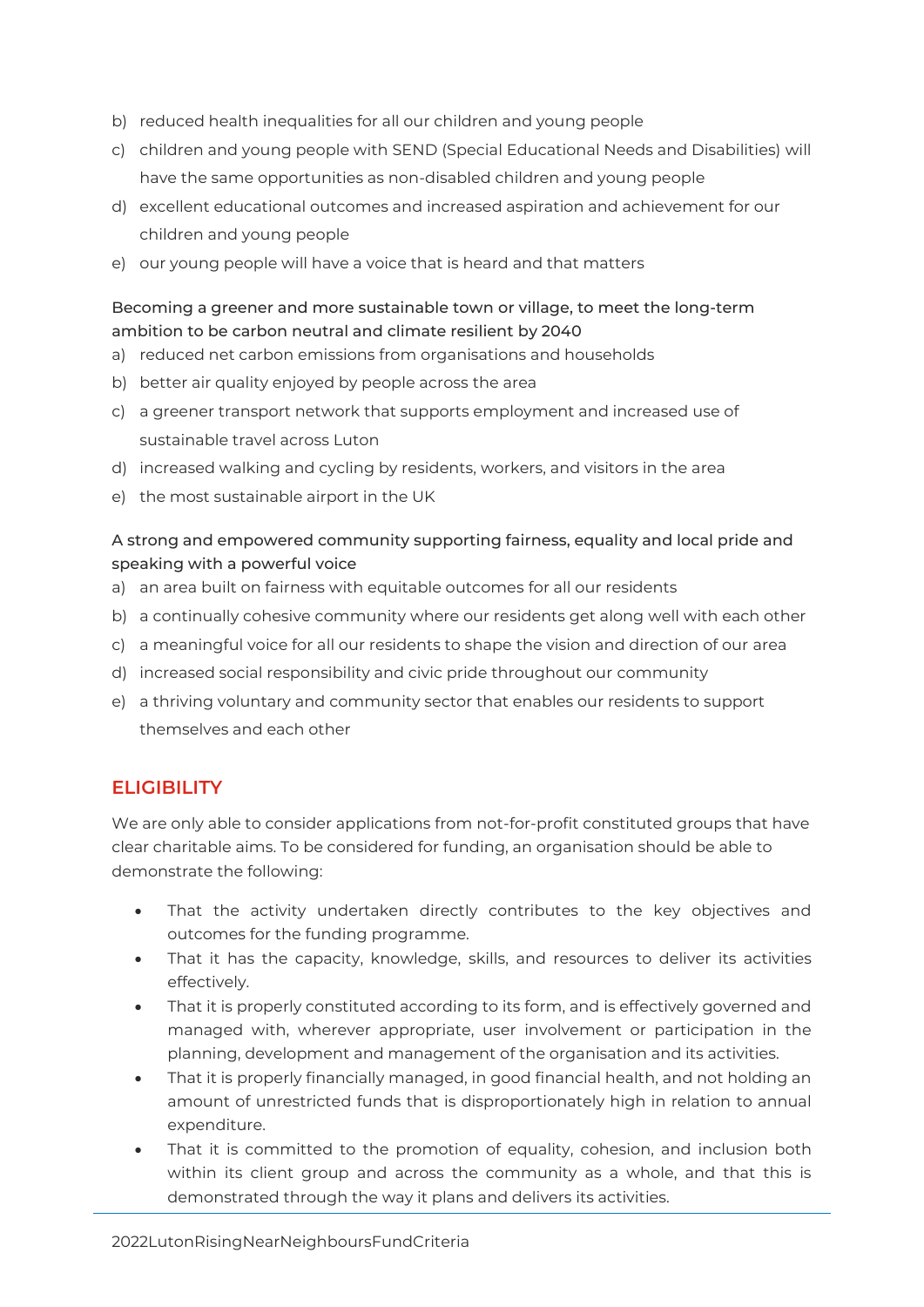- That its estimate of the funding required to deliver its activities is realistic and reasonable and represents good value for money.
- That it has an effective complaints policy, procedure, or mechanism (if someone complains about the service you provide, how do you deal with it?)
- That, where it deals with children, young people, and vulnerable adults, it has an effective safeguarding policy in place, and that the governing body, staff are thoroughly and regularly trained and monitored to ensure compliance.
- That it has a track record of partnership working, wherever appropriate, with others working in the same, similar, or complementary field of activity.
- That it is not in receipt of any other Luton Rising funds for the same project
- That it recognises that it cannot expect continual funding from Luton Rising, and that it has a track record of, wherever possible, seeking funds from different sources, has made efforts to become sustainable, and has a clear exit strategy for dealing with a situation where funding stops.

If you are applying as part of a consortium, please speak to a member of the Grants team in the first instance. Please note that the organisation that submits the bid will be known as the lead organisation and must be an eligible entity from the list above, this organisation will manage the funds and the outcome monitoring if successful. The lead organisation should have a signed partnership agreement with all the other organisations in the consortium also, which we will ask to see a copy of.

#### **INELIGIBILITY**

This fund is not open for applications from:

- Groups in receipt of funding from another Luton Rising Funding stream for the same project.
- Statutory bodies, except where an application is made by either a charitable arm of such a body, or where funding would be as a matter of last resort to prevent the loss of a service to the public that is of exceptional value or benefit and would not form part of their usual statutory duties or obligations.
- Individuals
- National charities or their affiliates that are not providing clear local benefits & filling a gap in provision.
- Organisations or activities that promote political parties or the propagation of religion or conduct of worship. (Religious organisations may apply for funding for non-denominational activities that demonstrate wider public benefit.)
- Organisations or activities which are inconsistent with public policy, for example, the promotion of terrorism or of sectarian interests.
- Organisations that distribute a profit amongst shareholders (please see BLCF's separate guidance around this).
- Activities that take place outside the financial period for which funding is given.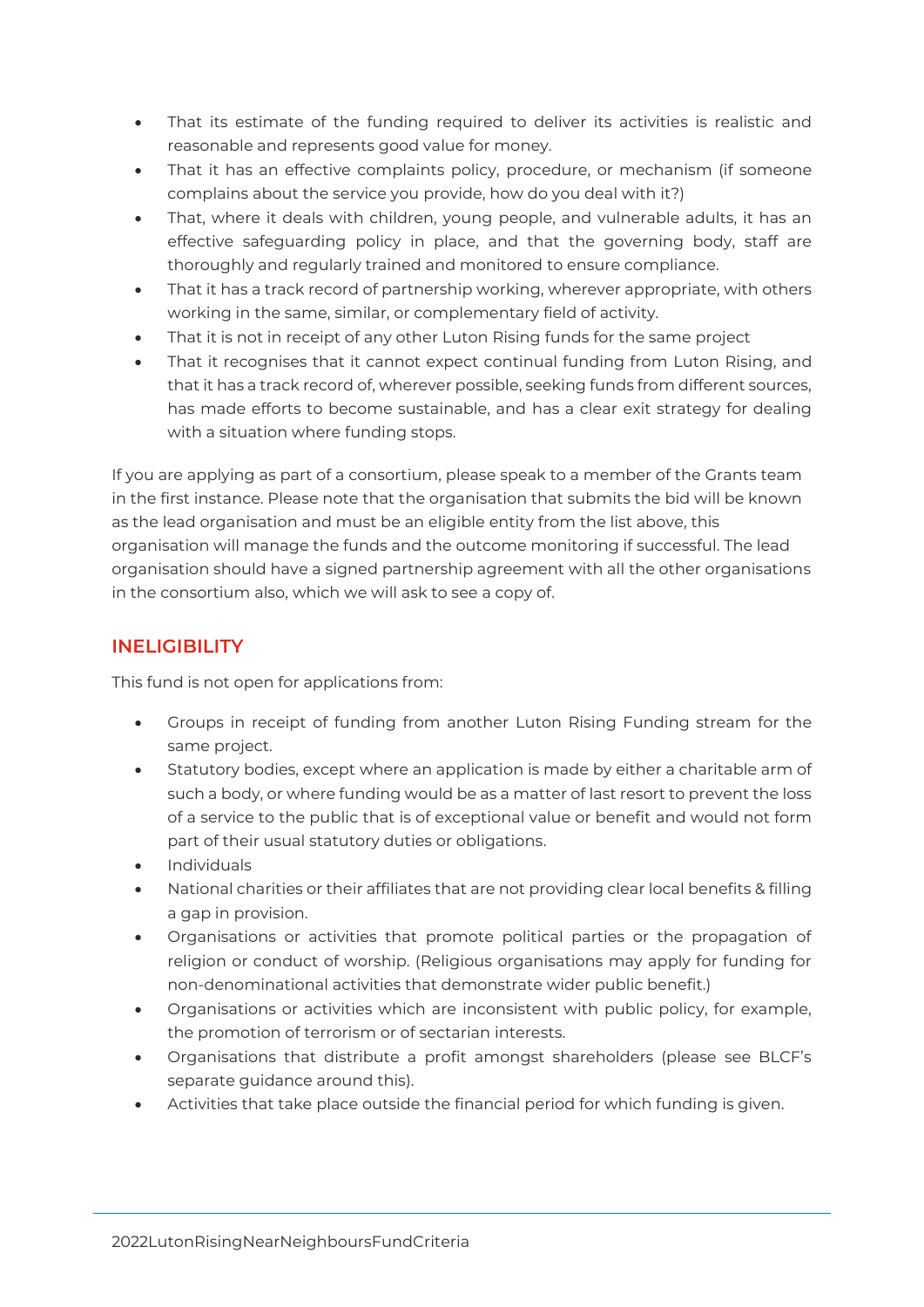#### **WORK THAT CANNOT BE SUPPORTED**

- Projects/initiatives not benefitting the community in the geographical areas outlined\*
- General appeals or sponsorship
- Paid for marketing and advertising
- Fees for professional fundraisers
- Interest payments (including service charge payments for finance leases)
- Statutory fines, criminal fines, or penalties
- Work normally funded from statutory sources or undertaken by or on behalf of statutory bodies
- Work undertaken by/ on behalf of schools, colleges, or universities as part of their statutory curricular activities
- Work for the advancement of religion
- Work where the main beneficiaries are animals
- Overseas holidays/trips or fundraising events
- Retrospective funding (money that has already been spent or for activities that have already taken place).

#### **AREAS OF BENEFIT**

The project or activity benefits the following areas; Central Bedfordshire, North Herts, St Albans, Dacorum, Stevenage & **Eastern** parts of Aylesbury Vale District. A list of some of the villages/parishes are as follows:

- 
- 
- 
- Ayot Green Gosmore Mentmore
- 
- 
- Blackmore End Harpenden Peters Green
- Breachwood Green Horton • Picotts End
- Caddington Ivinghoe **•** Ivinghoe **•** Pitstone
- 
- Cheddington Kensworth Redbourn
- Chiltern Green Kimpton Ringshall
- 
- 
- 
- 
- 
- 
- 
- 
- Edlesborough Long Marston
- 
- Amwell Frithsden Markyate
- Aston Clinton Gaddesden Row Marsworth
	-
- Ayot St Lawrence Great Gaddesden Nettleden
- Batford Great Offley Old Knebworth
	-
	-
	-
- Charlton Ivinghoe Aston Preston
	-
	-
- Church End Kings Walden Rush Green
	-
	-
	-
	-
	-
- East Hyde Little Gaddesden Studham
	-
	-
- Aldbury Flamstead Mangrove Green
	-
	-
	-
	-
	-
	-
	-
	-
	-
	-
	-
	-
	-
	-
	-
- Dagnall Ley Green St Ippollitts • Darley Hall • Lilley • St Pauls Walden
- Drayton Beauchamp Little Almshoe • Stevenage Borough
	-

\*Please note that this is not an exhaustive list of every village or hamlet in the area, but a general guide.

- 
- 
- 
- 
- Eaton Bray **•** Little Offley
	-
- Cockernhoe Langley Slapton • Codicote • Ledburn • Slip End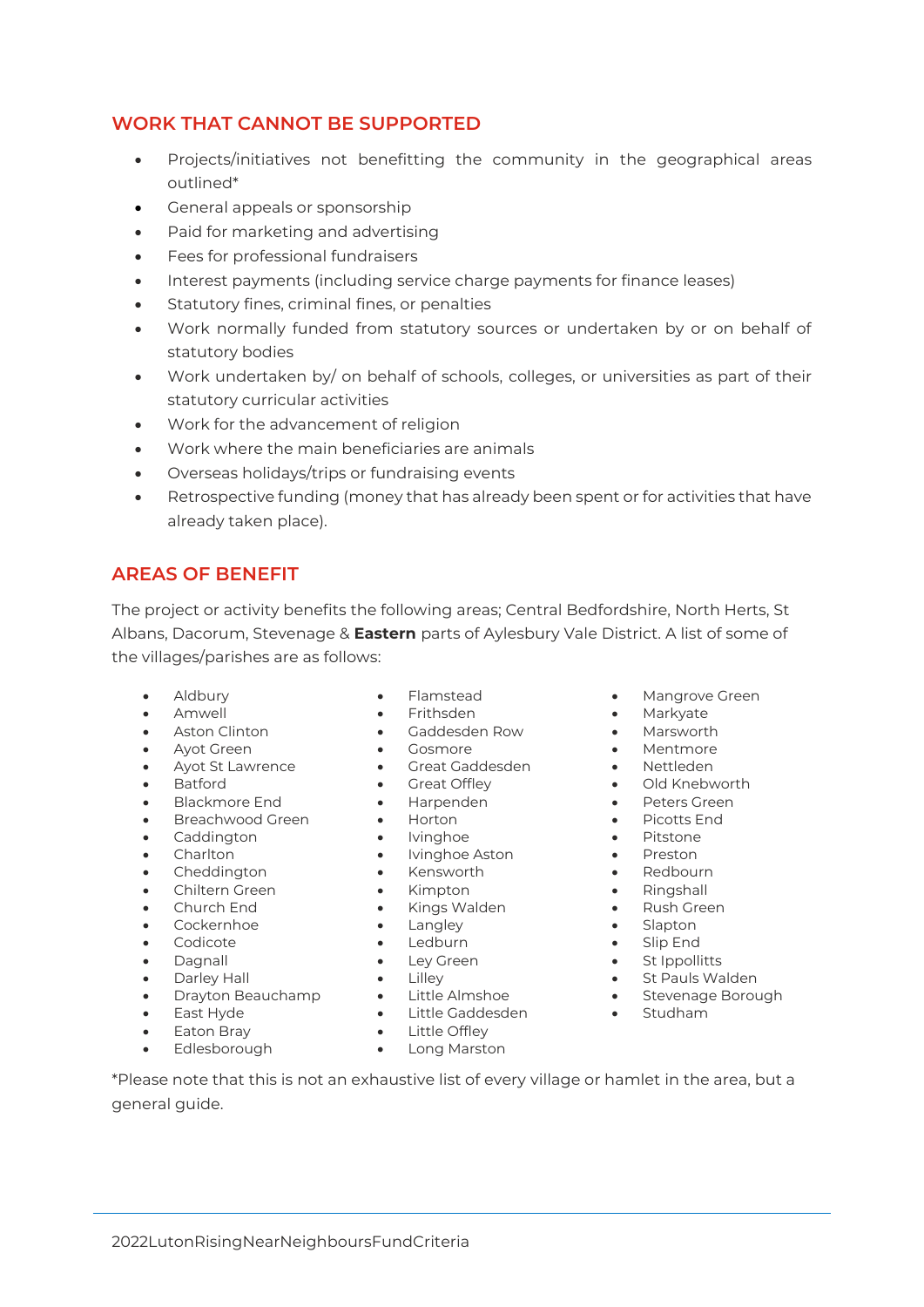#### **SUPPORTING DOCUMENTS**

The following supporting documents must be uploaded with your application alongside **a copy of the full budget breakdown for the project/activity:**



If you do not have an Equal Opportunity or Safeguarding policy, please get in touch before applying.

#### **MONITORING AND EVALUATION**

Successful organisations will be required to complete interim progress reports as well as a monitoring report at the end of the project. We will be asking how the grant was spent, outcomes achieved or not, as well as the difference the project has made, any key issues and lessons learnt. Funded organisations should so be willing to discuss the progress of the project over the phone as and when necessary and to host visits that will assist with learning and best practice.

Before beginning the project, we suggest you consider:

- Who will write the interim progress reports and end of grant monitoring form report
- What your aims and objectives are and how will you track progress against these
- What information you will collect:
- Quantitative data (numbers) how many people are taking part or using the service, achieved goals (e.g., employment, improved health)
- Qualitative data (stories/case studies) feedback from users and volunteers, observed increase in skills, confidence etc.
- Learning feedback from project participants, what went well, what would you do differently etc.
- Feedback from partner organisations

#### **ADDITIONAL INFO**

All applications will be reviewed and are subject to a thorough assessment and relevant due diligence checks by BLCF[.](https://www.blcf.org.uk/assets/pdfs/Our%20Checks%20on%20your%20orgs.pdf) Find out more here.

Applications will be checked against the fund's criteria and only those that clearly meet those criteria will be presented to a panel made up of local individuals. We reserve the right to decline or accept any application according to the decision of the grants panel.